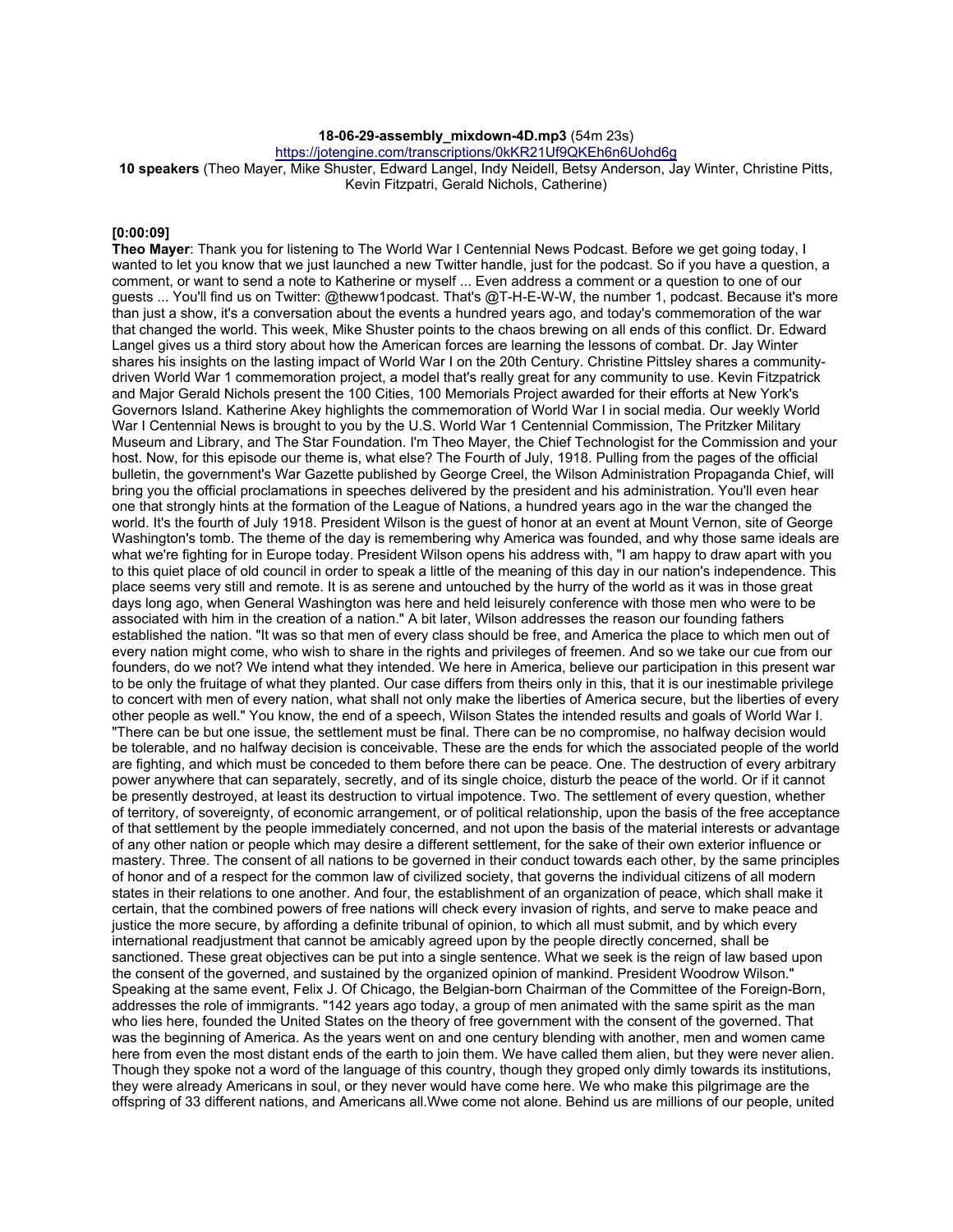today and pledging themselves to the cause of this country, and to the free nations with which she is joined. In my own Chicago, 800,000 foreign-born men and women are at this moment, lifting their hands and renewing their vows of loyalty. From coast to coast, in city, town, and Hamlet, our citizens will be demonstrating that the oath which they took upon their naturalization, was not an empty form of words. Yes, and more than that, when tomorrow the casualty list brings heaviness to some homes, and a firm sense of resolution to all, we shall read upon the roll of honor, Slavic names, Teutonic names, Latin names, Oriental names, and more. They show that we have sealed our faith with the blood of our best, of our youth. And now, here are some short quotes from the various members of the president's cabinet. Robert Lansing, Secretary of State. "This year, the Fourth of July is more than a national holiday. It is an international holy day. While we rejoice over the liberty we achieve for our country, we should consecrate ourselves to the defense of that liberty, which is imperiled by Prussian militarism." Newton Baker, the Secretary of War. "When the Imperial German government undertook to dominate the world by the power of military conquest, it brought a new challenge to the United States of America. We had learned under Lincoln, that this nation could not endure half-slave and half-free. The aggressions of Imperial Germany have warned us, that the world cannot continue half-slave and half-free." Josephus Daniels, Secretary of the Navy. "The American people have had a fresh baptism of spirit of sacrifice for liberty, which enabled the men of '76 to make the Declaration of Independence the decree of a powerful nation. We've entered this war to aid and ensuring a peaceful people's freedom from conquest, and that we will not lay down the sword until the menace of militarism is lifted from mankind. The men who have given their lives on land and sea in this fight will forever shine in the republic's firmament. And we've highly resolved that they shall not have died in vain. Out of the tragedy of war, will come the steady light of peace, guaranteed by a league of all free nations that will illumine the world. These are the inspirations and aspirations coming from the US government to the people of the nation, on this auspicious day, commemorating America's birth." So as you celebrate your own Fourth of July a century later, just take a moment to think about the world 100 years ago, and how it's transforming in genuinely fundamental ways. The old world, the world that everyone knew, a world of kingdoms and empires is literally crumbling to dust. And the foundation and the seeds of what we experience and think of as the modern world, is in this critical life and death moment of struggle, just to birth and take shape. Think of some of the unfathomable accounts and stories that you've heard here on the podcast, that have incredibly, somehow gotten masked and disappeared in our collective memory. And then, just take a moment, just a brief moment of thanks, and wish your country, "Happy birthday." Neither the chaos or the struggle are over yet. As we continue with Mike Shuster, former NPR correspondent and curator for the Great War Project Blog. Mike, in your post this week, you point to the chaos brewing on all ends of this world conflict. The fights come out of the trenches and into the battlefields. It's roaring in the skies, and even on a stage in the US as a fiery speech of a future presidential candidate earns him a 10-year prison sentence under the US Sedition Act. Mike, take it away.

## **[0:12:42]**

**Mike Shuster**: Our headlines this week, a provocative anti-war speech, socialist Debs arrested ten year sentence for speaking out, a soldier turns philosopher, and this is special to the Great War Project. Fatigue of the war is evident on both sides. And much confusion, both military and political during these days, a century ago in the Great War. According to one American soldier's diary, cited by historian Gary Mead, "It is now open warfare. Movement being carried on, irrespective of whether it is day or night. Our batteries lineup in the open, firing with practically no concealment. The enemy planes are thick overhead. It is all like a great cinema, constantly changing, constantly moving, cars, trucks, men, horses, airplanes, all in a jumble." Observes historian Mead at this stage in France, "A German route, complete, but this jubilation was premature. The Germans regroup by the following day. The Doughboys began to learn just how difficult it was," writes Mead, "to turn the initial advantage gained by a surprise assault, into a full-blown breakthrough." "On June 14th, a century ago," writes historian Martin Gilbert, "the French used mustard gas on an extensive scale for the first time. The Allies have not declined to use gas weapons before, but certainly not at the comparable level of the use by the Germans. As for non-military developments, there was extensive use of propaganda, most of it false or exaggerated on both sides." Here's an example. The former US ambassador to Germany writes a book called, My Four Years in Germany. It is made into a movie, and according to historian Martin Gilbert, contains gruesome scenes of German atrocities against Belgian prisoners of war. The only problem, those scenes were shot in New Jersey. At this moment in the war, a fiery anti-war speech by socialist leader Eugene Debs, leads to his arrest, and a 10-year prison sentence. The masterclass Debs roared during an appearance in Ohio, has always declared the wars, the subject has always fought the battles. "They have always taught and trained you to believe it to be your patriotic duty to go to war and to have yourselves slaughtered at their command. If war is right," Debs shouted, "let it be declared by the people." Within two weeks, according to historian Margaret Wagner, Debs was arrested and indicted under the Espionage and Sedition Acts. He would run for president on the Socialist ticket in 1920, from his prison cell. Elsewhere, away from the Western Front, the Germans are taking control in the East, writes Gilbert. The Germans continued to extend their dominance over large areas of the former Tsarist Empire. On June 12th, they occupy the capital of Georgia Tbilisi. And by now, Germany has occupied virtually all of Ukraine. A great test of strength, a monumental battle is shaping up on the Italian front. Ludwig Wittgenstein is among the Austrian troops in action that day. After the battle, he is noted for his heroism and exceptionally courageous behavior. He receives the Austrian gold medal for valor, for saving three soldiers buried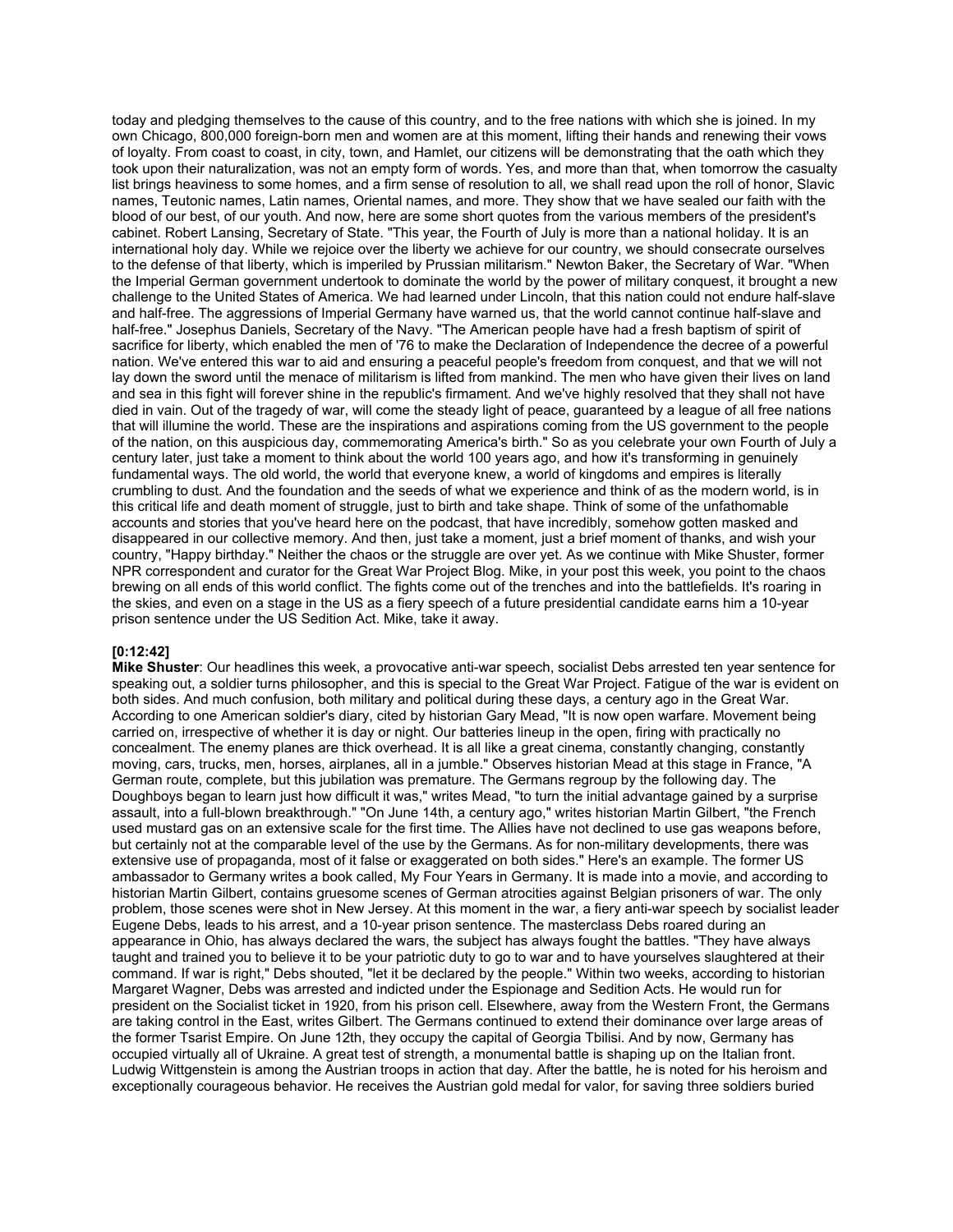under artillery blasts. Wittgenstein will survive the war and go on to make another mark as a world famous philosopher. And that's some of the news this week, a hundred years ago, from the Great War Project.

### **[0:16:10]**

**Theo Mayer**: Mike Shuster is the curator for the Great War Project Blog. The link to his post is in the podcast notes. And that leads to another segment of America Emerges: Military Stories From World War I with Dr. Edward Langel. This is Ed's third story of combat in the late spring to early summer of 1918. Now, these accounts really show how a new US military force is learning and earning its stripes. The segment's called America Emerges, and this series of stories from Ed Langel really shows that.

## **[0:16:45]**

**Edward Langel**: The US Second Division's Marine Brigade had captured Belleau Wood. The cost was heavy, but the bravery and the resourcefulness of the Marines earned them praise across the world. The Germans called them "teufel hunden," devil dogs. The Division's Army Brigade consisting of the 9th and 23rd regiments meanwhile, had played only a secondary role in the conquest of Belleau Wood, mostly being deployed further to the east, but now it was their turn. The Marine Brigade had been flung into Belleau Wood on June 6, with little time to prepare. The Army Brigade determined to do things differently. When orders arrived for the 9th and 23rd regiments to capture the German-held village of Vaux, Brigadier General Edward M. Luis assembled his regimental commanders for a detailed session, studying maps, intelligence, and aerial photographs. A carefully timed artillery bombardment was repaired, and extremely thorough attack plans were drawn up for the Doughboys on the ground. The attack won in during the late afternoon of July 1st, 1918. The artillery caught the defending German 201st division unprepared and poorly dugin, inflicting severe casualties and disorganization. The rolling artillery barrage then moved forward precisely on time, and the Doughboys advanced behind it at the planned pace. Dozens of French aircraft roared overhead, coordinating effectively with the troops on the ground to guide accurate high explosive bombardments. When the two army regiments entered Vaux, they found it wrecked and filled with demoralized Germans who quickly surrendered. Private William Brown of the 9th regiment remembered what happened after he threw a grenade into a cellar in Vaux. "After the smoke cleared away," he said, "out came the fritzies with their hands up, and they kept it coming and it coming, until I thought I'd captured the whole German army. There were 20 altogether, and I called out, 'Gun leveled,' you know, 'anyone in this bunch speak English?' And one fellow said, 'Sure. I'm from Milwaukee.' And I said, 'Well, tell your friends to keep their hands up and march, and do it quick.' And they marched, believe me, and I took them to camp, and that's all I did. The poor geeks were half-starved. One of them had a loaf of the worst black bread I ever saw and he held on to it, hands up until we got to camp. And that is how I won my ." In Vaux, the army brigade captured about 500 prisoners and inflicted about the same number of casualties, while taking only about 300 casualties of their own. It was an auspicious beginning for the soldiers of the 2nd division, but hard tests were yet to come.

# **[0:19:24]**

**Theo Mayer**: Dr. Edward Langel is an American Military historian, and our segment host for America Emerges: Military Stories From World War I. We put the links in the podcast notes for Ed's post, and has author's website. This week, our friends at the Great War Channel on YouTube, released a special episode on the Harlem Hellfighters. Here is the show's host, Indy Neidell, as he introduces the episode.

### **[0:19:51]**

**Indy Neidell**: I'm Indy Neidell. Welcome to a Great War special episode, about the Harlem Hellfighters. They served for 191 days under fire, the longest deployment of any American unit during the war, but never lost a foot of ground, nor had a man taken prisoner. They were officially the 369th infantry regiment based in Harlem, but they're known far better by the name the Germans supposedly gave them, Hellfighters.

### **[0:20:26]**

**Theo Mayer**: Take a look at the entire eight minute piece, by searching for the Great War on YouTube, or by following the links in the podcast notes. That's it for a hundred years ago this week. Now it's time to fast forward into the present, with World War I Centennial News Now. This part of the podcast focuses on now, and how we're commemorating the Centennial of World War I. In Commission News, Bells of Peace, a World War I remembrance, is a collaborative program that brings the Centennial of the Armistice to communities and organizations across the nation, in a grassroots program to encourage the tolling of bells, and the commemorative activities and communities across the United States on Sunday, November 11th, 2018 at 11am, local time. Bells of Peace brings attention to the end of the fighting in World War I at the 11th Hour of the 11th day of the 11th month in 1918, a hundred years ago. Now with us to introduce you to the program is Betsy Anderson, the Bells of Peace program coordinator for the Commission. Betsy, welcome to the podcast.

### **[0:21:43]**

**Betsy Anderson**: Thank you, Theo. It's a pleasure to be here.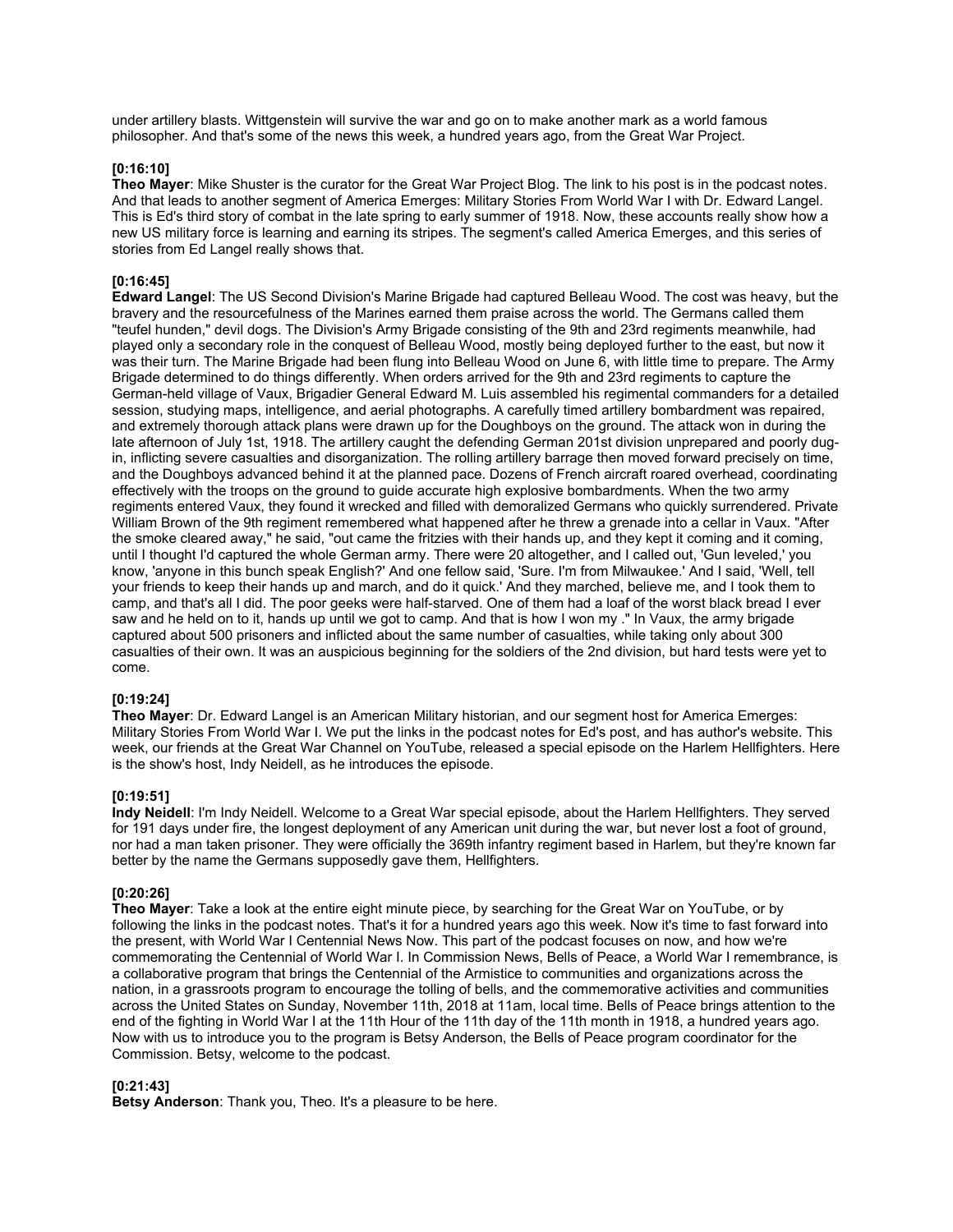### **[0:21:46]**

**Theo Mayer**: So Betsy, let me start by asking you to explain the idea of the program.

### **[0:21:51]**

**Betsy Anderson**: When we first got the idea of the program a few years ago, we reached out and found out that the Society of the Honor Guard of the Tomb of the Unknown Soldier first started doing this in 2015. It is such a perfect way to involve communities across the nation in the commemoration of the armistice, that we picked up on this idea, and now we're promoting it nationwide.

## **[0:22:15]**

**Theo Mayer**: It's a national program, especially one that reaches into communities. The commission can't do this alone, so who are some of the supporting organizations for this?

### **[0:22:23]**

**Betsy Anderson**: Besides the Society of the Honor Guard, we have partnered with the National Cathedral. They will be tolling their bell on November 11, as part of a sacred service that is planned for that day. Others are, our commemorative partners, our founding sponsor the Pritzker Military Museum and Library in Chicago, the American Legion, the Veterans of Foreign Wars, and of course, we'll be reaching out to all of our other commemorative partners, as well as our state partners.

### **[0:22:53]**

**Theo Mayer**: So, we have listeners of all kinds on the show. Who should consider participating, and if somebody's interested in doing that, what should they do?

### **[0:23:01]**

**Betsy Anderson**: Theo, this program is for everyone. Civic organizations, religious organizations, fraternal organizations, fire departments, state governments, local governments, school houses, are some of the organizations that we're encouraging to participate. Every time we sit down, we think of another group that could be involved. For example, the service academies, National Association of Carillons which are bell towers across the nation. Everyone can register on our website, and there, you'll be able to see ideas and receive updates about how this idea is spreading across the nation.

### **[0:23:42]**

**Theo Mayer**: Well, I know it's on a Sunday, but if I were Mrs. Smith's School in Oshkosh, you know, can I participate?

# **[0:23:50]**

**Betsy Anderson**: Of course. You can participate by organizing a ceremony in your community, and we have ideas on our website for what to include in such ceremonies. We've downloaded links to poems and songs from the period of time around World War I. We also have links to performances of Taps, we have bagpipe suggestions, we have suggestions for readings, in either a sacred or a secular kind of ceremony.

## **[0:24:20]**

**Theo Mayer**: You mentioned you have a bunch of tools for them. Are they on the website?

### **[0:24:23]**

**Betsy Anderson**: All those tools are on the website, and yes, we are going to be reaching out as far as we can to national coordinators of organizations across the country. We're asking our state coordinators to reach out in their states and counties also, and we're already starting to pick up a few types of organizations that are very enthusiastic about this program.

### **[0:24:47]**

**Theo Mayer**: You know, I mentioned to you that I was in San Francisco yesterday, and I talked to them about, can they get a proclamation from the city of San Francisco to participate. You have a whole proclamation concept going to help communities commit to this, don't you?

### **[0:25:01]**

**Betsy Anderson**: That's right Theo. The commission has issued a proclamation, and we've put the elements of that on our website so that you can create or build your own proclamation, just by making a few changes to include the name of your organization and its location.

**[0:25:16]**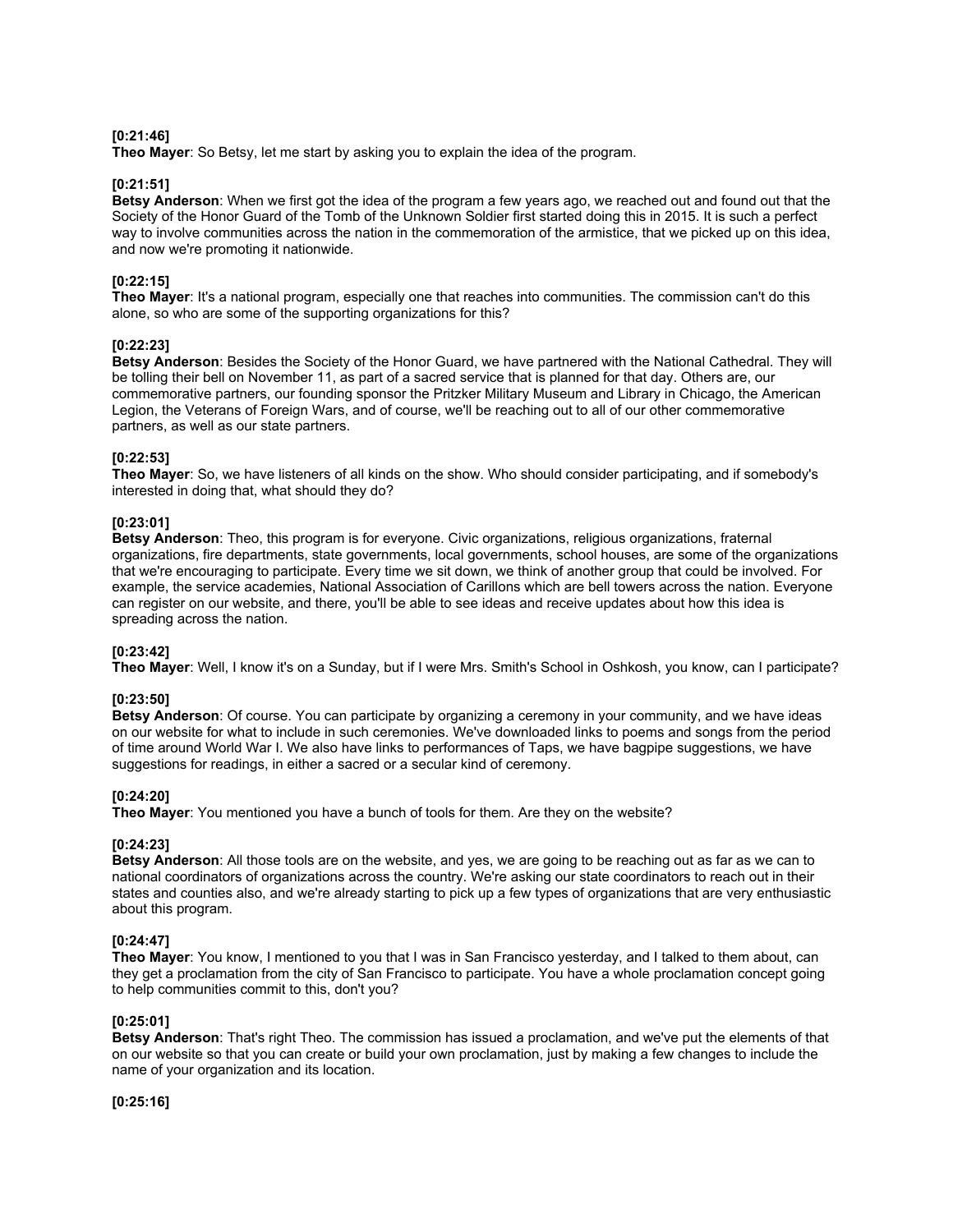**Theo Mayer**: You know Betsy, every time we've presented this to groups of people, as we put out the initiative, people get very excited because it's simple, it's poignant, it's really easy to do, it doesn't cost anything to get yourself involved. What should people know about this initiative? What else?

### **[0:25:32]**

**Betsy Anderson**: Theo, the really most important thing that people should know about this initiative, is its purpose, and that is to bring communities together, to bring communities together to toll the bells, gives us all the time we should take to reflect and remember the fallen, not only the World War I veterans who served and sacrificed, all of whom have passed away now, but also our current veterans and their families. November 11th is the perfect time to do that, and we want to make sure that everyone gets the word, so that their bells can be tolled in a solemn way on Armistice Day.

## **[0:26:11]**

**Theo Mayer**: And very important to mention, in case somebody doesn't know this, that Armistice Day, which was the end of the fighting in World War I, also today's Veterans Day.

### **[0:26:21]**

**Betsy Anderson**: That's right Theo, and it's one of the few national holidays that did not get changed to a Monday, because Congress recognized the importance and the significance of that actual date.

### **[0:26:32]**

**Theo Mayer:** Betsy you're rolling out this week. It's your official launch, right?

### **[0:26:35]**

**Betsy Anderson**: That's right. We're so excited to have that opportunity, and I hope you'll be able to hear from some of our partners going forward as well.

### **[0:26:42]**

**Theo Mayer**: Thank you for joining us today.

### **[0:26:43]**

**Betsy Anderson**: Thank you, Theo.

### **[0:26:45]**

**Theo Mayer**: Now, we're just getting started, and you can learn a lot more about the program and how to participate by visiting the Bells of Peace website at ww1cc.org/bells. By following the link in the podcast notes, or tweet to us, @theww1podcast. This week in our Historians Corner, we're joined by Dr. Jay Winter, from Yale University and the Charles J. Stille professor of History Emeritus. Dr. Winter has a great insight into the cultural impact of our 20th century wars, and he's the author of such books as the Great War and the Shaping of the 20th Century, and Sites of Memory, Sites of Mourning: The Great War in European Cultural History. Dr. Winter is also the co-writer and chief historian for the 1996 PBS series The Great War In the Shaping of the 20th Century, which was awarded two Emmys, as well as the Alfred Dupont Journalism Award, the George Foster Peabody Award, and more. Jay, it's an honor to have you on the show.

## **[0:27:49]**

**Jay Winter**: It's good to be With you.

## **[0:27:51]**

**Theo Mayer**: Jay, you've been focusing on World War I since before the Centennial. How did you come to focus on this time period?

### **[0:27:58]**

**Jay Winter**: Again, studying the first World War in 1965 When I Was an undergraduate at Columbia University, the first World War struck me as Europe's Vietnam. So it was the contemporary echoes of the war in Vietnam that affected my choice of subject and indeed is part of the explanation for the vast expansion of first World War studies from the 1970s on.

### **[0:28:21]**

**Theo Mayer**: Well, now we've talked with a number historians and others about the many changes that this period brought around. In fact, we've been referring to it as the war that changed the world. Would you agree with that?

**[0:28:32]**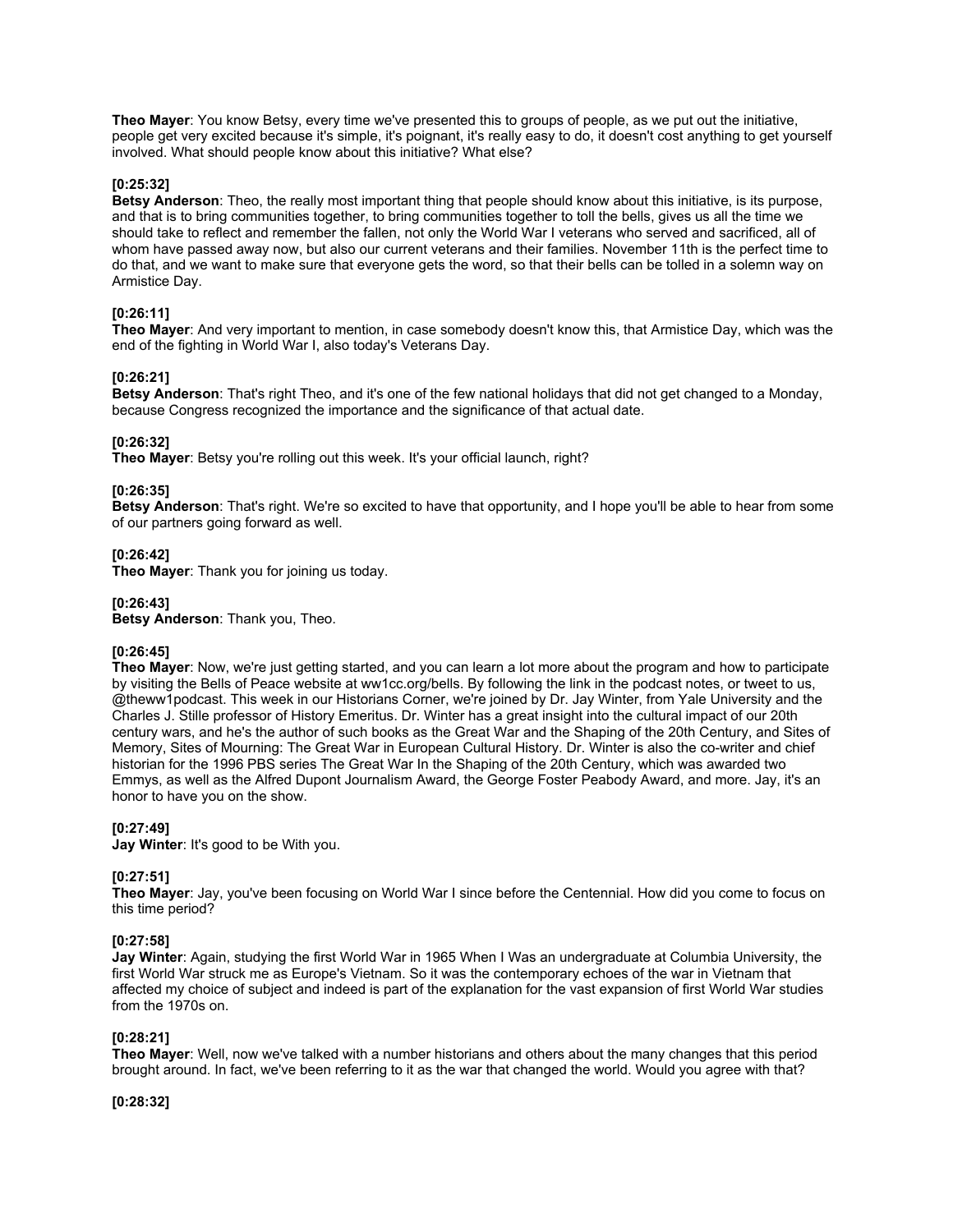**Jay Winter**: Absolutely, the technology of information and images was revolutionized. One of the leading revolutionaries was the Kodak company who put in the hands of ordinary soldiers the Kodak vest pocket camera that made it impossible for armies to enforce their regulations that soldiers shouldn't have images of war. They should simply fight and let the propaganda agents take care of that. In some ways, what the first World War did was to open up ordinary soldiers' vision of what war is, including American soldiers of course, and prepare the ground for the fact that you can't control images. It's the prehistory of Abu Ghraib in Iraq.

### **[0:29:13]**

**Theo Mayer**: Fascinating, and Jay, in some of your writings, you're specifically talking about World War I and how it changed the way we mourn our dead. Could you elaborate on that?

### **[0:29:23]**

**Jay Winter**: The first World War produced 10 million dead men, either killed in combat or died in disease, and of those, five million have no known graves. It's as true for the American armies, as it's true for others. War has always been a killing machine, but what 1914-18 did because of artillery was to turn it into a vanishing act. The issue of missing soldiers, soldiers who died but no one has a trace of them, becomes universal in the first World War. It's the birth of the war of the disappeared, and it's also the moment when a number of different countries all attempted to represent this revolution through creating tombs for unknown warriors. In other words, not people who disappear, but a body that doesn't have a name. And it's those that we honor as in Arlington Cemetery.

### **[0:30:07]**

**Theo Mayer**: Well, you're certainly right about that. In the thousands of locales of World War I memorials around the country, the names of the lost sort of formed the central theme for the communities and for the memorials. Is that also true in Europe?

### **[0:30:20]**

**Jay Winter**: Very much so. The names are all that really mattered. This is a phrase that the British poet Rudyard Kipling who lost his son too, who literally vanished during the Battle of Loos, and his body has never been found. He put that in all of the Commonwealth, initially imperial, but now Commonwealth war graves, cemeteries, "Their name shall liveth forever more, because there's nothing left." Artillery killed 80% of the men who died in the first World War. It was mechanized, assembly line, machine-run killing. Four years of war, the biblical message that we all return to dust, was relived with a savage irony attached to it. The notion of honoring the dead meant honoring an individual who once walked by your side and who now simply vanished from the face of the Earth.

# **[0:31:01]**

**Theo Mayer**: In addition to all you've done, you've also were asked to consult on the design for the Historial de la Grande Guerre, a major World War I memorial with multiple locations in France, a really unique design. What were some of the thoughts and considerations during that museum's design process?

### **[0:31:18]**

**Jay Winter**: Well, it was quite something in 1985 to be asked to design a museum. You know, we historians are used to thinking in two dimensions. To actually think in three dimensions about what a museum of the first World War should look like, and what I ultimately came up with was the idea that 20th century warfare needs to have a horizontal axis in order to do justice to the subject. The reason is, soldiers dug trenches to stay alive. But the second reason is this. The language of glory, the language of heroism, 19th century language about war is vertical. 20th century War and the language we use to represent it as much more horizontal. Think of Maya Lin's Vietnam Veterans Memorial. That particular design is entirely horizontal, and you can see the advantage. Horizontality is the language of mourning. Verticality is the language of hope and celebration. In Europe, absolutely, you do not celebrate the first World War. You commemorate it. A horizontal design can express commemorating the war much better than a vertical design.

### **[0:32:18]**

**Theo Mayer**: Well, as you know, the US World War I's Centennial Commission's building a World War I memorial in Washington DC and, you know, it's something that's currently missing in the capital. I know you've been following the project because you've commented on it. What do you think of the plans for the national World War I memorial?

### **[0:32:32]**

**Jay Winter**: I think they're very interesting, and indeed there are a number of reasons why I think it's actually consistent with the change in representation that has taken place in museums all over the world. First is, it's a wall, and what American soldiers did was fill the holes on the Allied side, and also pay for them. To have a wall, that's what to do to represent the first World War. And secondly, a wall showing men fighting for each other, and I think the third advantage of having a wall that shows men in combat is, to make it clear that the first World War was the first of 20th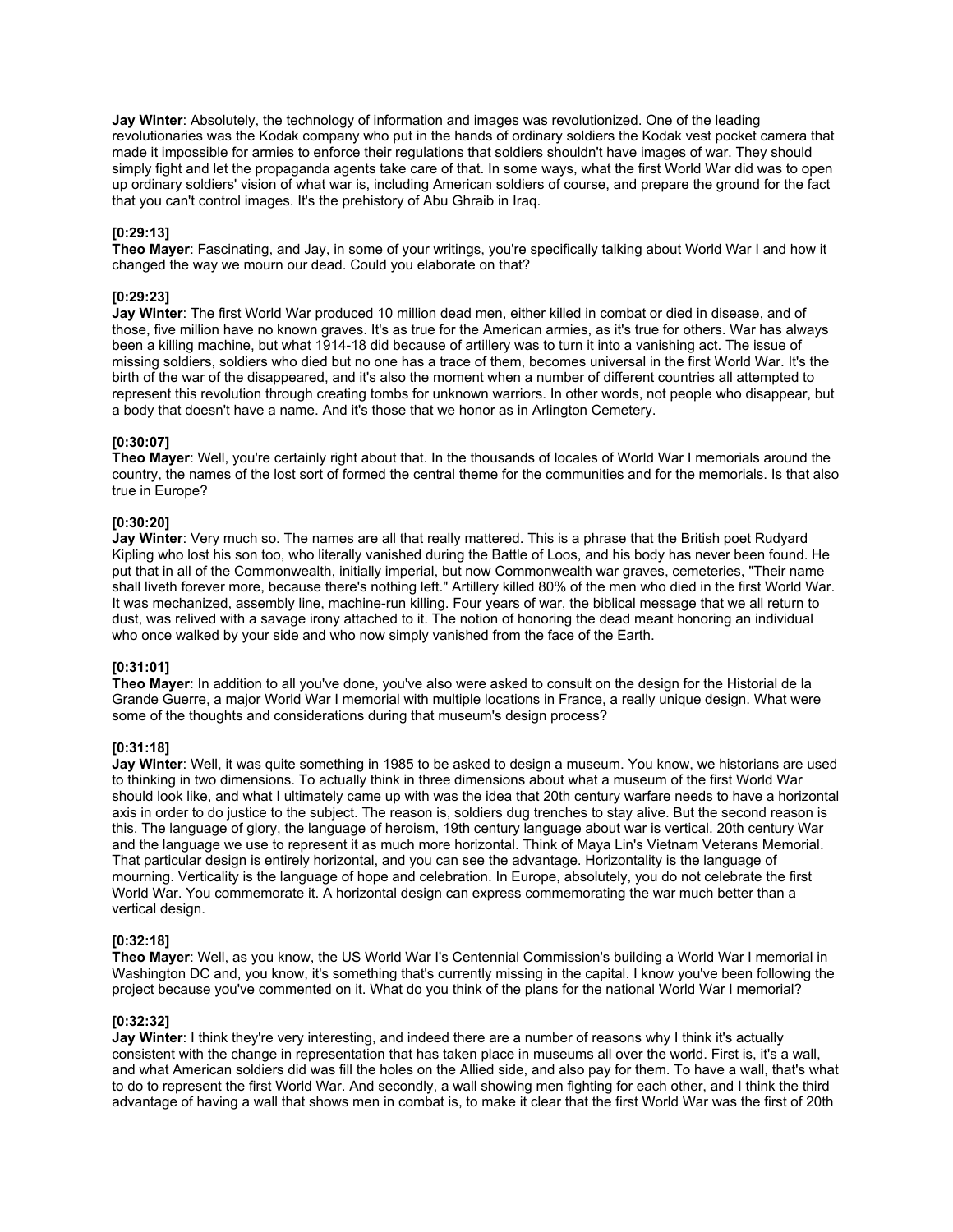century wars that didn't do what they were supposed to do. It was the war that made the next one almost certain. I hope funding becomes fully available to design in question, I fully support.

### **[0:33:15]**

**Theo Mayer**: Dr. Jay Winter is the Charles J. Stille professor of History Emeritus at Yale University, and the author of numerous books on the cultural impact of World War I on the 20th century. Learn more by following the links in the podcast notes. This week in our Updates From the States, we wanted to share a great local project with you, a project that's bringing Connecticut's World War I history from an obscure past, into the community's current awareness. With us to tell us about the Connecticut State Library's Remembering World War I Project, is Christine Pittsley, the project's director. Christine, welcome.

### **[0:33:52]**

**Christine Pitts**: Hi, Theo.

### **[0:33:53]**

**Theo Mayer**: Your program is structured to work at a really local community level, starting with events at local libraries. Can you outline the program, and how it works for us?

### **[0:34:02]**

**Christine Pitts**: We have really tried to work, like you said, locally, and we've worked with libraries, museums, American Legion halls, senior centers, community centers, in an effort to bring community members out to tell us their stories of World War I. It's been incredible to work with all of these communities. As we work on planning these programs, the communities get really engaged in telling their story, and telling the story of their monument of their soldiers, of their home front activities. It's been really incredible to watch.

### **[0:34:37]**

**Theo Mayer**: How did the program get designed? How did it come about?

### **[0:34:39]**

**Christine Pitts**: In 1919, the General Assembly created the Department of War Records here at the State Library, and mandated that we collect personal, business, and government history of the war, so that people of today and tomorrow would know what Connecticut had done. So we took that and ran with it, and said, "Well, let's go see what's out there." So we did a few pilots in 2014, and the response was overwhelming. We have staff from an NEH grant that we got last year, we have equipment that we bring, we can set up in about 45 minutes, and break down in about a half an hour. Five hours we're in and out, and we've collected amazing stories and images. We don't take anyone's stuff. We just scan it, and give it back to them.

### **[0:35:26]**

**Theo Mayer**: So the equipment you're talking about is scanning equipment, and picture making equipment, things like that?

### **[0:35:32]**

**Christine Pitts**: Yeah, we bring two scanners. A huge scanner, so we can do the panoramics and other things like that. We have a camera station that we bring, and we have iPads. All of that recording of information is done mobiley.

### **[0:35:45]**

**Theo Mayer**: So how many communities has the program been running now, do you think?

## **[0:35:48]**

**Christine Pitts**: We have done 42 events in 42 separate communities around the state. One, we did in Rhode Island earlier this year, that we did with the Rhode Island World War I Centennial Commission. We've been to tiny little towns here in Connecticut, and we've done things in cities like part from New Haven, and no matter where we go, we have a great turnout.

### **[0:36:12]**

**Theo Mayer**: So how do people that are interested find an access to this new digital archive that you created right?

### **[0:36:18]**

**Christine Pitts**: Right now, there's not much access. We started something called the Connecticut Digital Archive. We're hoping to have everything up by the end of the summer. We've created somewhere around 450 individual soldier, nurse, marine, and Red Cross workers stories, and there's about 5,000 individual objects related to those people, and it's not all just Connecticut people. We've profiled soldiers from all over the country, as well as England,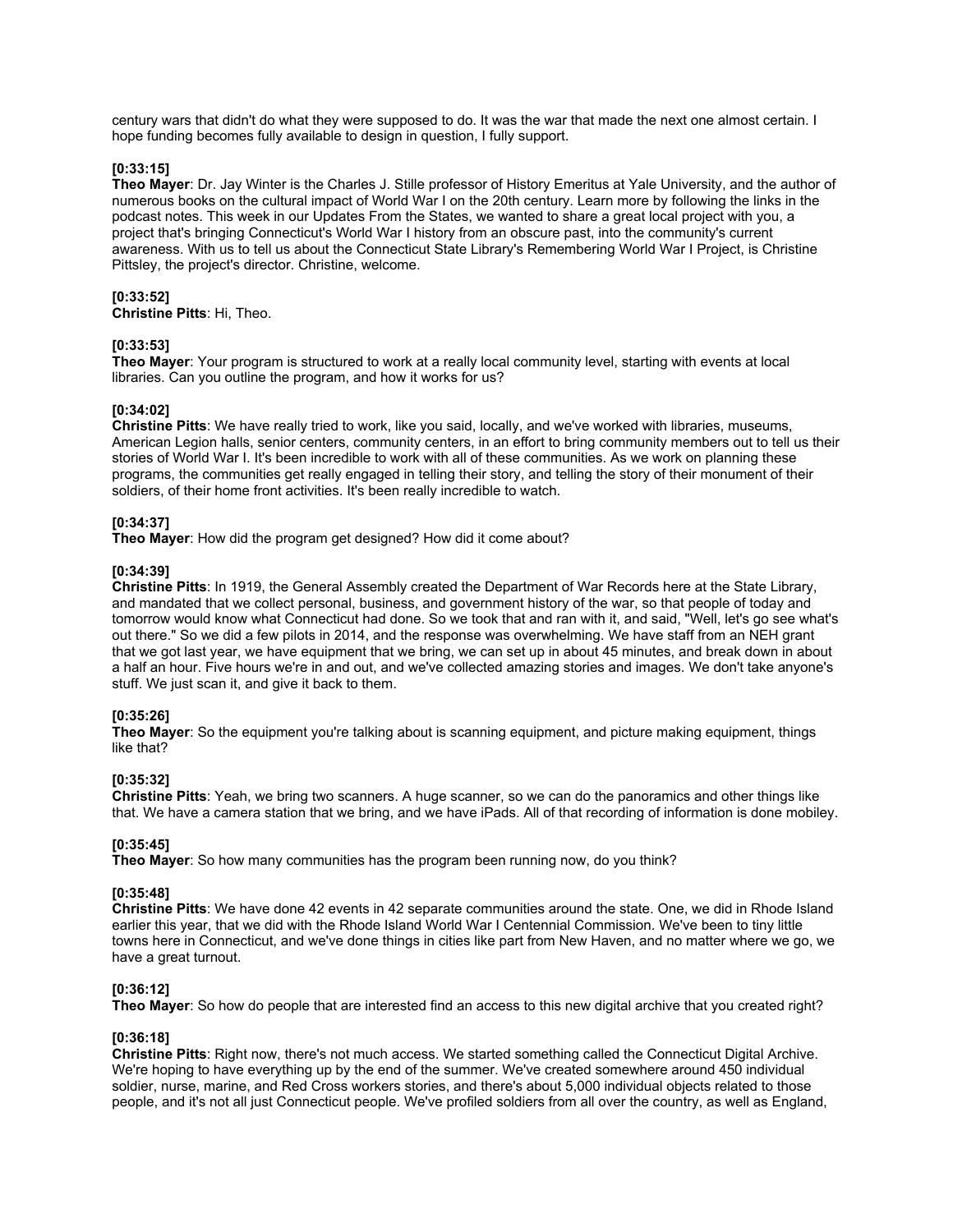France, Italy, Germany, so we've got stories from all over the world in this archive. So we're really excited to get it online for everyone.

### **[0:36:57]**

**Theo Mayer**: A lot of state centennial organizations listen to this podcast, and do you have any suggestions for how somebody can put together a similar program and their state or their community?

### **[0:37:06]**

**Christine Pitts**: Yeah, I mean, they can check out our website. We have a lot of how-to kind of things on there, and we've provided a lot of our paperwork and workflows to other states, if they're interested in using our model. We're happy to assist in any way we can. We do have a section where people can submit, so if there's anyone listening that want to have their Connecticut relatives included in this, they can do that online.

## **[0:37:33]**

**Theo Mayer**: What did you learn that would be something to strive for or something to avoid when you're doing a program like this?

### **[0:37:39]**

**Christine Pitts**: Having realistic goals in what you have the ability to capture, is really important. Striving to get every story, which is how I started out, was a little ambitious. We have people come in with boxes of stuff. Having to narrow down what you're going to actually digitize, what you have time to digitize, is a lot harder than I ever expected.

### **[0:38:04]**

**Theo Mayer**: So you've been involved in a lot of the things coming in. What scan, project, person, or whatever, do you remember the most?

### **[0:38:13]**

**Christine Pitts**: Oh, there's been a ton. I think one of my favorites right now, is a story that just came in last weekend at an event we did in Richfield. Carlton Ross Stevens, he was a corporal in Company C of the 113th Field Signal Battalion. He was a motorcycle messenger, who delivered the sectional terms of the Armistice to General Pershing.

### **[0:38:35]**

**Theo Mayer**: Oh, that's great story.

### **[0:38:38]**

**Christine Pitts**: We've got pictures of him, we've got letters. It's a fun one.

### **[0:38:42]**

**Theo Mayer**: Well Christine, thank you for coming in and telling us about the program. And if they want to contact you, is there stuff on the website that lets them reach out?

### **[0:38:49]**

**Christine Pitts**: There is. There's a Contact Us page that will go directly to me.

### **[0:38:53]**

**Theo Mayer**: Well, thank you so much, Christine.

## **[0:38:55]**

**Christine Pitts**: Thank you for having me on.

## **[0:38:57]**

**Theo Mayer**: Christine Pittsley is the Director of Connecticut State Library's Remembering World War I Project. You can learn more about the project and the library at the links in the podcast notes. Moving on to our 100 Cities/100 Memorials segment about the \$200,000 Matching Grant Challenge to rescue and focus on our local World War I memorials. This week, we're headed to a small island just off the tip of Manhattan. Here to tell us about it, are Kevin Fitzpatrick, author of World War I New York: A Guide to the City's Enduring Ties to the Great War. Kevin is also the program director for the World War I Centennial Committee for New York City. And Major Gerald Nichols, an active duty army officer currently assigned to the School of Advanced Military Studies at Fort Leavenworth, Kansas. We've spoken with Kevin before about his participation in and organization of reenactments, the history of Governors Island and more. You can hear one of the interviews in episode number 29. Gentlemen, welcome to the podcast.

**[0:40:03]**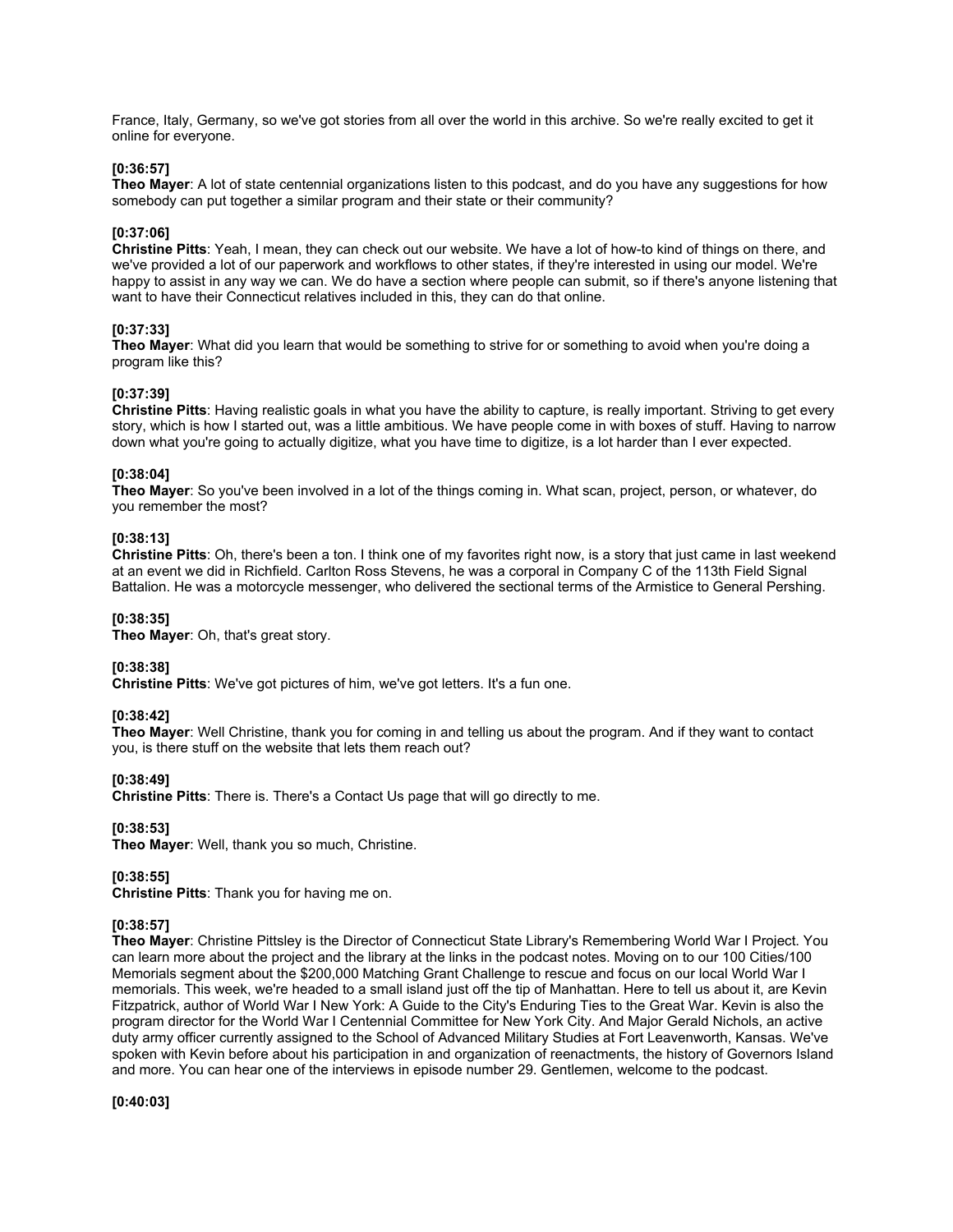**Kevin Fitzpatri**: Hey Theo.

### **[0:40:04]**

**Gerald Nichols**: Hey, how's it going.

#### **[0:40:05]**

**Theo Mayer**: Good, good. So, Kevin, let me start with you. Since the last time we talked about Governors Island, our podcast audience has more than tripled. So, most of them haven't heard that parts and pieces before. Could you give us a real quick overview of the islands and its history?

# **[0:40:20]**

**Kevin Fitzpatri**: Governors Island is in New York Harbor. It's 700 yards from Manhattan, and you pass it whenever you take the ferry to Liberty Island or Staten Island. And there's an army post for more than 200 years, and a Coast Guard station for 30 years, and for the last 15 years, has been a public park. I was drawn to it for its World War I connections, about a dozen years ago when I started visiting it to research my book, and I was really drawn to it Theo, because it really reminded me of places I saw when I was in the Marine Corps. And so, seeing all these World War I memorials as we got closer to the Centennial a couple of years ago, there were some that were missing, there were some that were damaged, and so that became the Governors Island the World War I Memorial Project that I headed up, and which was part of the 100 Cities 100/Memorials Grant. Once the memorial project got underway, we thought about the rededication ceremony. They're all tied into 16th infantry. It wasn't just about the things tied into Governors Island like, when General Pershing sailed for Europe, he left on Governors Island. You know, Governors Island played a key role in the resupply of the troops during World War I. So I originally was going to do the rededication with just re-enactors. On re-enactor, we have an annual World War I weekend, but when Major Nichols found out about it, he said that they might be interested in coming out. So, that kind of was amazing to me that here I was with re-enactors and the fake army, and now the real army wants to come to the island.

### **[0:41:47]**

**Theo Mayer**: Major Nichols, what was your involvement of the project?

#### **[0:41:49]**

**Gerald Nichols**: I was at the time, assigned as the executive officer first battalion 16th infantry, and the first battalion 16th infantry had been stationed on Governors Island from approximately 1922 to about 1941. So as the final remaining active duty unit, we kind of started working with the commission with doing a rededication ceremony. The 16th infantry was founded in 1861 as a regular army unit, but by about 1916, the regiment was stationed in South Texas, and had been part of the punitive expeditions. When they get word that America's finally entering a war, they draw the three battalions to full strength of about 3,500 to 4,000 men, and they depart Hoboken, New Jersey as part of what General Pershing dubs, the first expeditionary division, later the first division, and then later still, known to this day as the big red one. So in about June 1917, the division arrives in France. The second battalion of the regiment is then paraded through Paris very famously on July 4th, 1917. July to August men, men are training. Finally, the regiment finds themselves near Bouffémont, France. The Germans kind of get wise to that American soldiers are finally near the lines. The Germans take it upon themselves to test the Americans' combat skill. 2nd battalion including Company F of the regiment finally goes up to the lines for the first time the night of November 2nd. On that evening, a German element from the 7th Bavarian Landwehr regiment executes a very well planned raid. Company F is isolated by a box barrage. A raiding force of 200 Bavarians get into the trenches. The Germans' main intent is to capture American prisoners for publicity reasons. And here's where we find the first three combat casualties of the US force in World War I. We have private Thomas Enright from Pittsburgh, Pennsylvania, Private Merle Hay in Bouton, Iowa, and their squad leader, Corporal Bethel Gresham, from Evansville, Indiana. The Germans were intentionally trying to brutally kill these men in a manner to try to shock the American soldiers. Posters of these three men's faces go up. They're called the first three, and we finally feel a lot of the war effort solidify. Those three men have three roads dedicated to them on Governors Island. In 1928, the 16th renamed all the roads and all the docks for the men of the 16th. Two of them, Enright and Hay, were missing. So we worked to restore those plaques and those road signs to Governors Island. Last September, September 15, 16, we did a two day ceremony with the 16th that came in from Fort Riley, with 40 re-enactors and 12 active duty soldiers that came in for that re-dedication, and it was really, really heartwarming and very, very well-planned. And we had General Pershing on his horse. We had a band, we had a bugle corps, and we had a couple hundred people from the public attend, so it was a very, very poignant and touching ceremony, and I was really, really proud to have the big red one come back to Governors Island, after all those years away from it.

### **[0:44:56]**

**Theo Mayer**: That's a great great story, gentlemen. Well, congratulations on having the memorials designated as World War I Centennial memorials. And also, you've been working really hard to remind New York of the island's significance in general. Congratulations.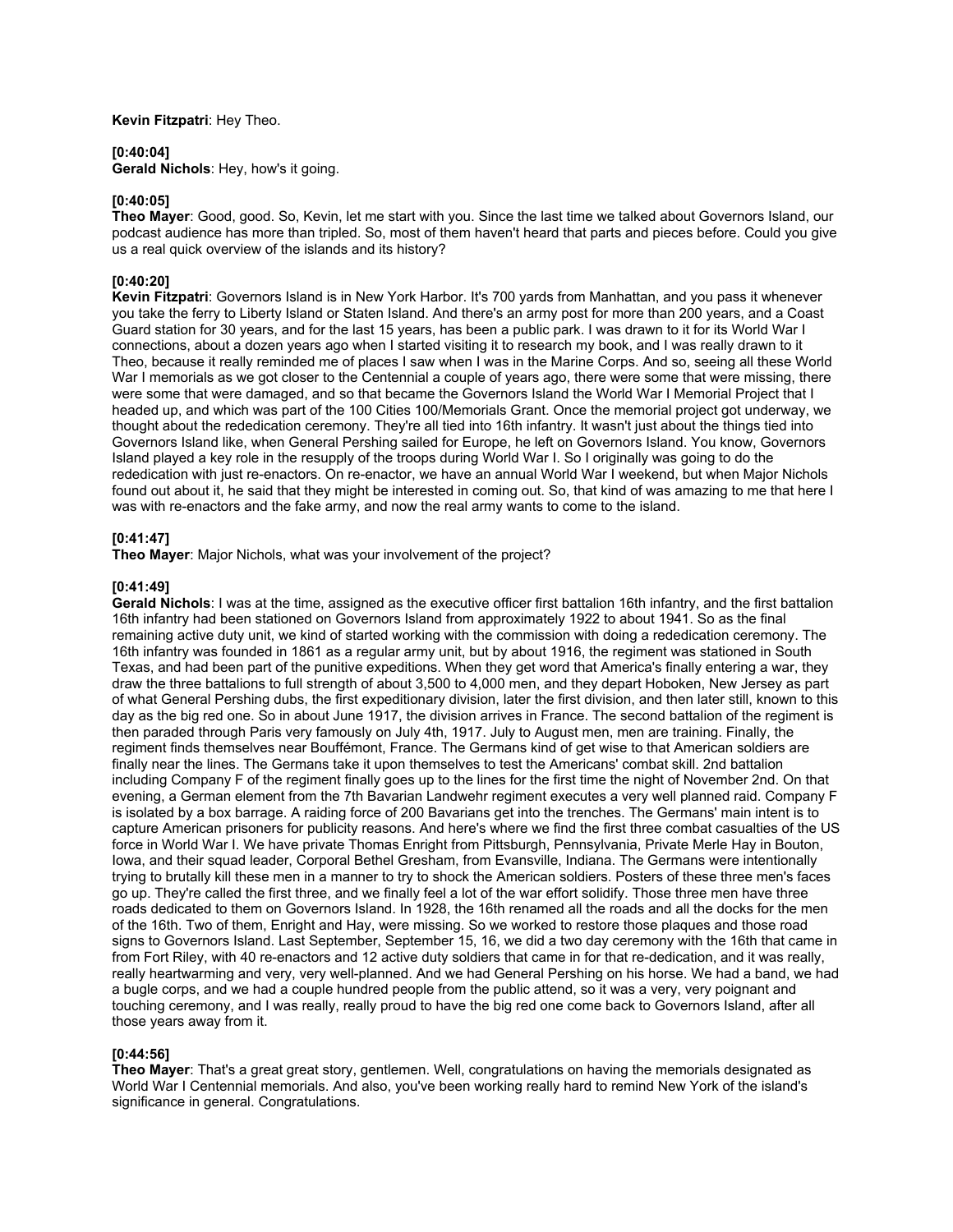### **[0:45:11]**

**Gerald Nichols**: I think Governors Island is the most important World War I memorial in New York City, and as we get closer to the Centennial of the Armistice, there's more events tied to that.

### **[0:45:20]**

**Theo Mayer**: Kevin, are you gonna do another re-enactor event on the island this summer?

### **[0:45:24]**

**Kevin Fitzpatri**: Yes, thanks for asking. The third annual Camp Doughboy will be September 15, 16th, and it's free. It's the largest free public World War I event in the country. We'll have more than a hundred re-enactors, vehicles, courses, dogs, and pigeons on the island this year.

## **[0:45:41]**

**Theo Mayer**: So, any other plans for the Armistice itself?

### **[0:45:44]**

**Kevin Fitzpatri**: I think Major Nichols and I will be on Fifth Avenue at the 11th Hour of the 11th minute on 11/11 in the Veterans Day Parade. That's the biggest Veterans Day Parade in the country. We'll have a hundred re-enactors and active duty members it looks like, in uniform to lead the parade.

### **[0:46:00]**

**Theo Mayer**: Fantastic. Well gentlemen, thank you for joining us, and telling us the story.

### **[0:46:04]**

**Kevin Fitzpatri**: Thanks for having me on.

### **[0:46:05]**

**Gerald Nichols**: Yeah, we'll see you on the sidewalks of New York in November 11.

### **[0:46:08]**

**Theo Mayer**: Looking forward to it. Thank you, gentlemen. Kevin Fitzpatrick is the program director for the World War I Centennial Committee for New York City, and Major Gerald Nichols is an active duty army officer. Learn more about the 100 Cities/100 Memorials program, and the amazing Governors Island, by following the links in the podcast notes. And now for our weekly feature, Speaking World War I, where we explore the words and phrases that are rooted in the war. So, World War I wasn't like any other conflict before it. The scale was unprecedented. World War I involved every aspect of the combatant nations', human, national, and production resources, which leads us to this week speaking World War I phrase. War effort. The term war effort, defines the unprecedented commitment from an entire society. The mass conscription of millions into duty. A civilian population and industries fully converted to producing the goods for the war. The combatant nations mustered every available resource, human and material, and directed them towards a singular goal. England's newspaper The Manchester Guardian, coined the new phrase in describing this collective national endeavor to defeat the enemy. War effort became widely used on both sides of the Atlantic, encapsulating a new paradigm of international conflict. War effort, describing what was no longer the domain of armies, but the complete commitment of nations, and our phrase this week for Speaking World War I. We have links for you in the podcast notes. This week in Articles and Posts, where we highlight the stories brought to you by our weekly newsletter, The Dispatch. Headline: National History Day Award prizes for World War I themed student projects. This year's National History Day contest was special for the US World War I Centennial Commission, because for the second year in a row, we were able to sponsor a special prizes for student projects based on World War I themes. Headline: Sagamore Hills commemorates Quentin Roosevelt and World War I with exhibits and programs. 100 years ago on July 14 1918, Quentin Roosevelt, Theodore Roosevelt's youngest child was killed in action. The summer, the Sagamore Hills national historical site, will present a temporary museum exhibit and programs to commemorate the Centennial of Quentin's death. Headline: This week's Right Blog, Hill 145, the winner of Consequence Magazine's 2017 prize for fiction. How has agony been rendered so gracefully? This is the question asked by the narrator in Ruth Edgett's short story, Hill 145, as he gazes up at a World War I memorial. Headline: This week's story of service features Catherine Rose Kreutzer, submitted by Mary Roar Dexter. This week's story of service tells of Catherine Rose Kreutzer, a native of Ohio who served as an army nurse in World War I. Finally, our selection from our official World War I Centennial merchandise shop. Did you know we have an official 3 foot by 5 foot World War I Centennial flag? The made in the USA nylon flag features the iconic Doughboy silhouette, digitally screened onto it. Links to our merchandise shop, and all the articles are in the weekly dispatched newsletter. Subscribe at ww1cc.org/subscribe, and you can also tweet to us at @theww1podcast, and ask us to send you the link. Or, just follow the link in the podcast notes. So that brings us to The Buzz. The Centennial of World War 1 this week in social media with Katherine Akey. Katherine, What do you have for us?